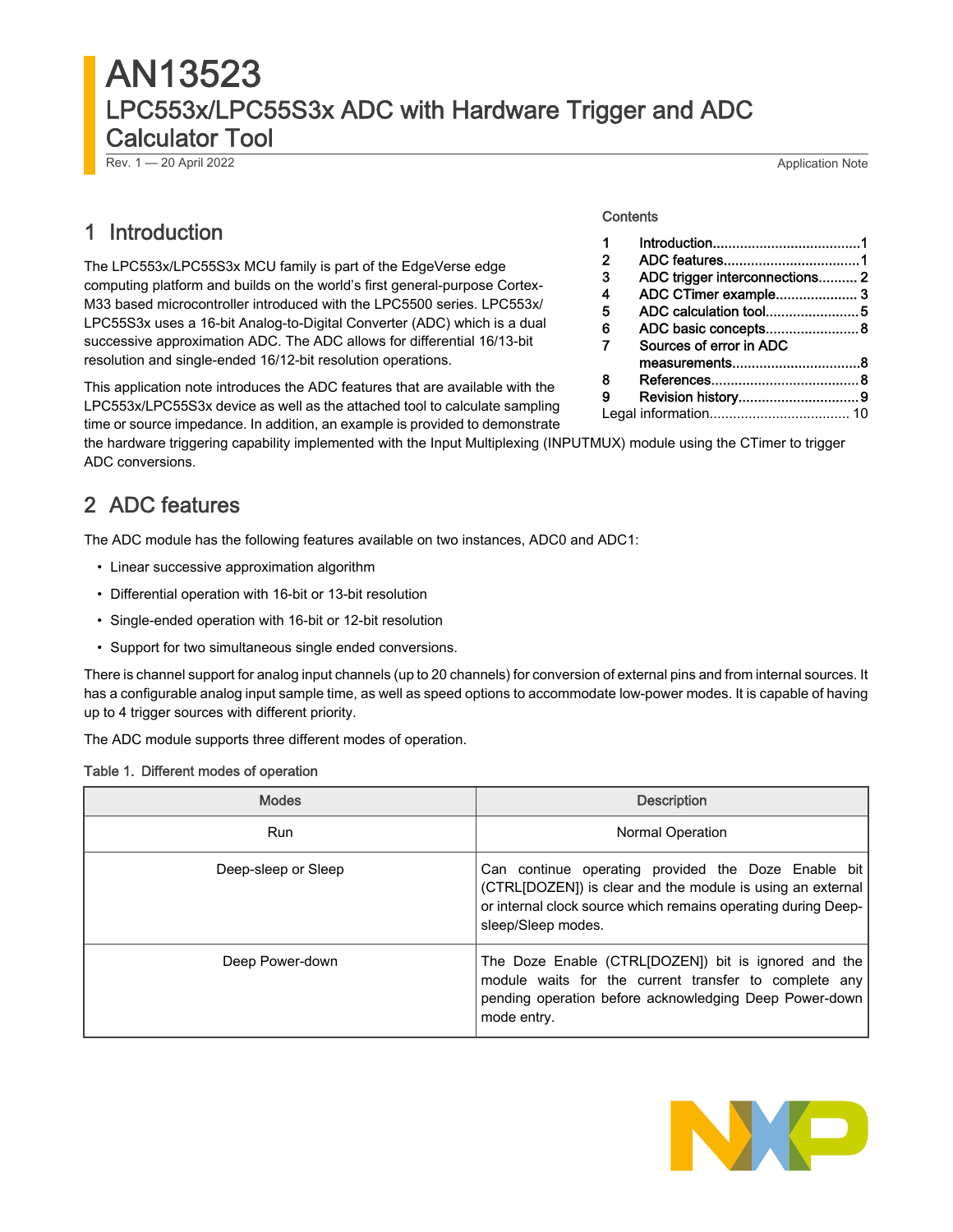## <span id="page-1-0"></span>3 ADC trigger interconnections

ADC command execution is initiated from up to 4 trigger sources. Each trigger can be software generated by writing 0b1 to the corresponding SWTRIG[SWTn] bit field. Alternatively, hardware triggers can be generated from asynchronous input sources at the periphery of the module. For example, we can use a PWM signal to trigger a conversion periodically. When a hardware trigger input is enabled, hardware trigger events are detected on the rising-edge of the associated hardware trigger source. Each trigger source is assigned a priority via the associated priority control field (TCTRLa<sup>[TPRI]</sup>). Each of the trigger sources is associated with a command buffer via the associated command select field (TCTRLa[TCMD]).

INPUTMUX provides signal routing options for internal peripherals. Some peripheral inputs are multiplexed to multiple input sources. The sources can be external pins, interrupts, output signals of other peripherals, or other internal signals.



The ADC has multiple options for both instances, ADC0 and ADC1, to trigger the analog conversions. The four ADC0 Trigger input connections can be chosen from the list found in the "ADCn Trigger Input Connections ADCn\_TRIG0-ADCn\_TRIG3" section from the LPC553x/LPC55S3x Reference Manual. This document focuses on using the CTimer as a trigger.

|                                           | 000101 - TO MAT3 |
|-------------------------------------------|------------------|
|                                           | 000110 - T1 MAT3 |
|                                           | 000111 - T2 MAT3 |
|                                           | 001000 - T3 MAT3 |
|                                           | 001001 - T4 MAT3 |
| Figure 2. CTimer trigger options for ADC0 |                  |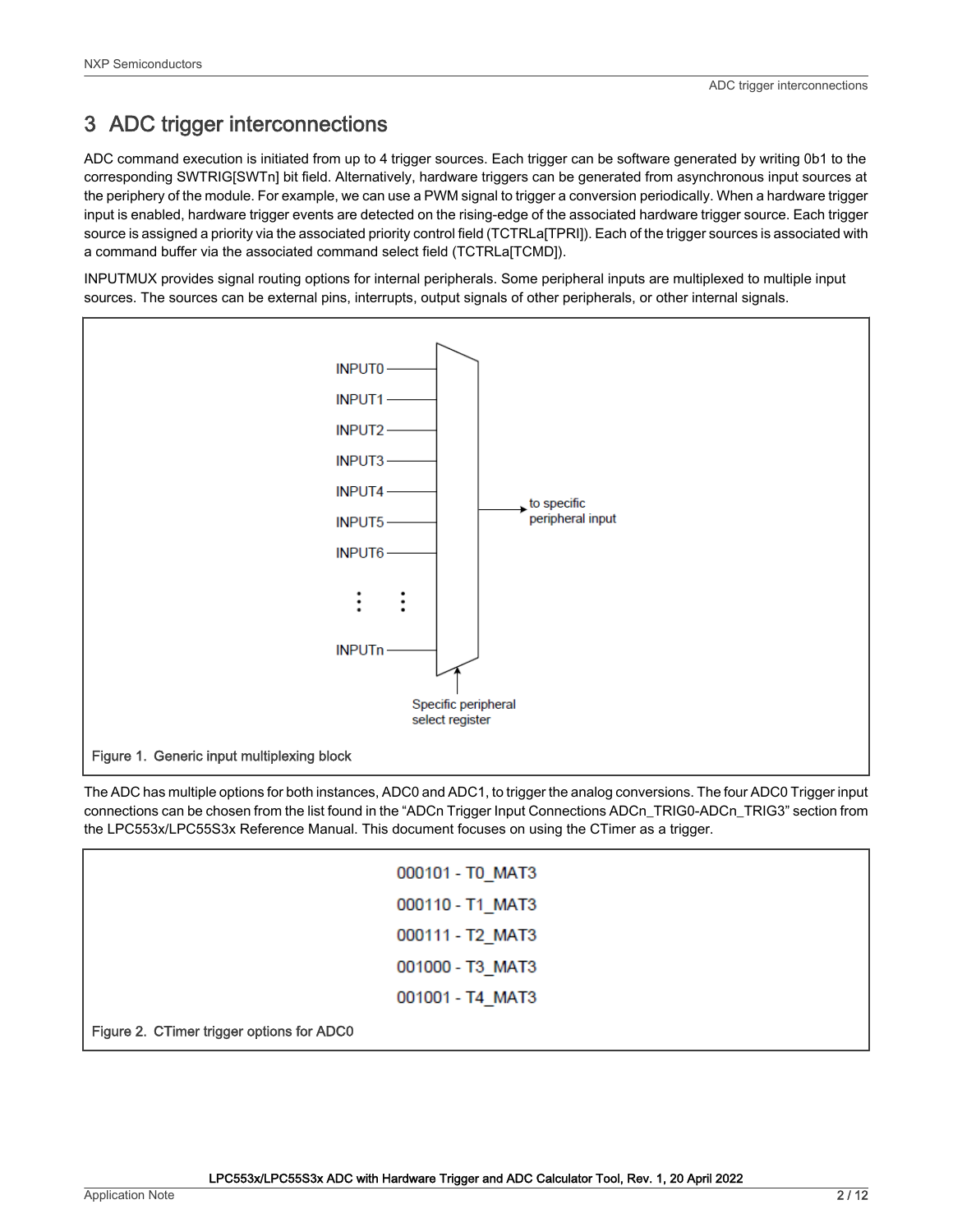## <span id="page-2-0"></span>4 ADC CTimer example

For this example, the following three modules are set up: ADC, CTimer, and the INPUTMUX. This example is created with the SDK version 2.10.2 using MCUXpresso 11.4.1.

Although it is not necessary to assign an external pin for the CTIMER, in this example, the PIO1\_22 is used in order to verify the behavior of the CTIMER. In addition, the ADC0 uses an external pin to measure an external analog source. A simple block diagram of the example is as shown below.



The ADC is configured in the following manner.

ADC input frequency is 5.7 MHz connected from the PLL0 clock which is configured to be at 45.8 MHz. It is recommended to use low frequencies to execute the calibration flow. Select 128 ADC conversions which are averaged to calculate each calibration value. Selecting a higher number of averages leads to more accurate conversions after completing calibration. ADC analog circuits are pre-enabled and ready to execute conversions without startup delays (at the cost of higher DC current consumption). The reference voltage is the voltage on the VDDA pin.



## Figure 4. ADC configuration

Once the auto-calibration is finished, you can choose a higher frequency clock for the ADC. In this example, we use 48 MHz. The command configuration is set for channel 0 associated to the A-side using a high-resolution conversion. This selects analog signal ADC0IN0A for conversion, available on pin PIO1\_9. Each ADC command independently makes a channel and conversion type selection. In this example, single ended operation is chosen. However, it is possible to convert to differential mode but only limited pairs are intended to be set as differential channels. Refer to the LPC553x/LPC55S3x Reference Manual for the available pin pairings. Additionally, the trigger configuration is set to hardware trigger since, we are using another module's signal to trigger the ADC conversions.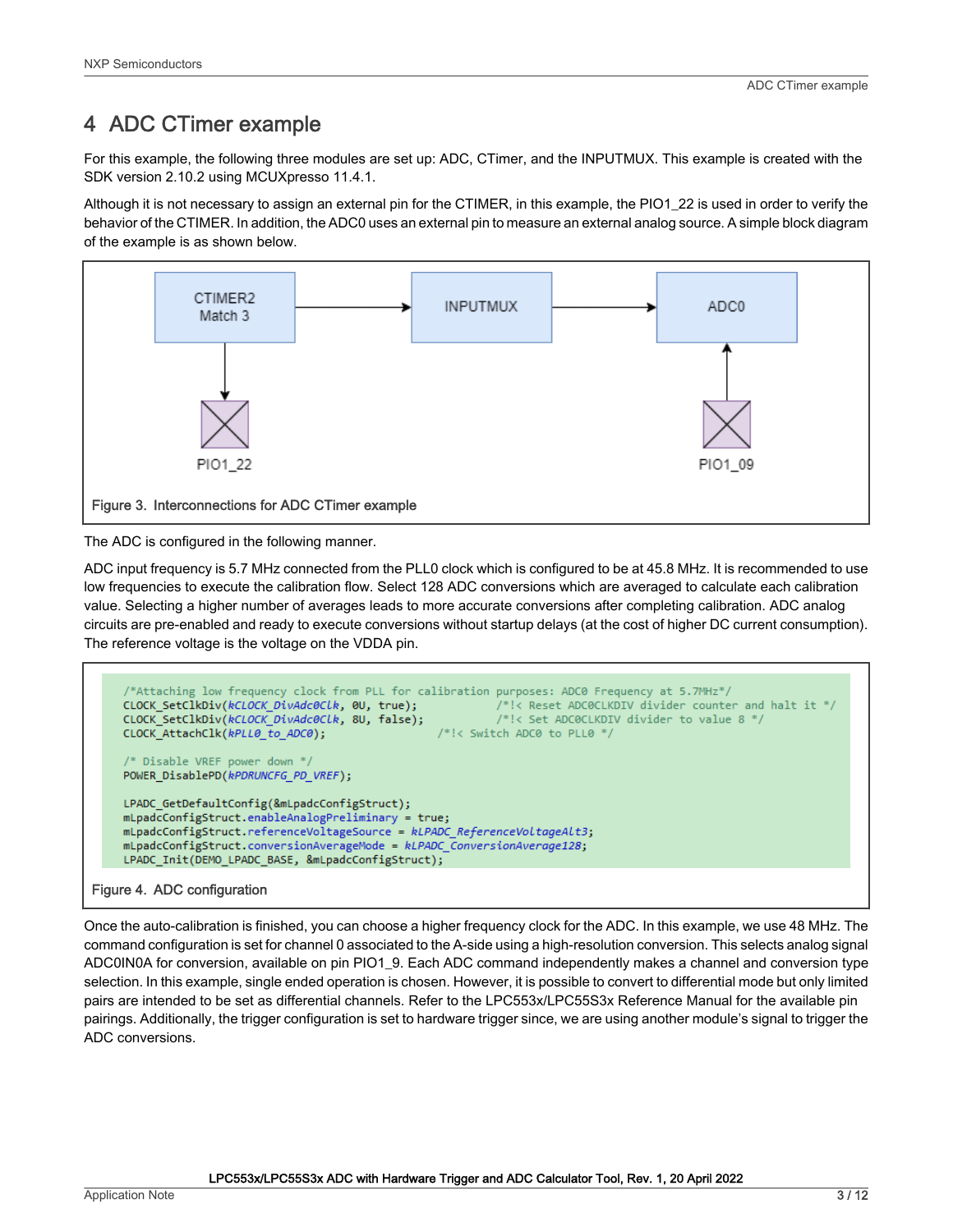```
/* Set conversion CMD configuration. */
   LPADC_GetDefaultConvCommandConfig(&mLpadcCommandConfigStruct);
   mLpadcCommandConfigStruct.channelNumber = 0U;
   mLpadcCommandConfigStruct.sampleChannelMode = kLPADC SampleChannelSingleEndSideA;
   mLpadcCommandConfigStruct.conversionResolutionMode = kLPADC_ConversionResolutionHigh;
   LPADC_SetConvCommandConfig(DEMO_LPADC_BASE, DEMO_LPADC_USER_CMDID, &mLpadcCommandConfigStruct);
   /* Set trigger configuration. */
   LPADC_GetDefaultConvTriggerConfig(&mLpadcTriggerConfigStruct);
   mLpadcTriggerConfigStruct.targetCommandId
                                                   = 10:
   mLpadcTriggerConfigStruct.enableHardwareTrigger = true;
   LPADC_SetConvTriggerConfig(DEMO_LPADC_BASE, 0U, &mLpadcTriggerConfigStruct); /* Configunate the trigger0. */
Figure 5. LPADC CMD and trigger configuration
```
The CTimer is configured in the following manner:

CTimer input frequency is 96 MHz. From the trigger options that are available for the ADC0 instance, we can configure any CTimer0 - CTimer4 Match 3 signal, in this case CTimer 2 Match 3 is used. It is configured as timer mode and increments on every APB bus clock. The counter is reset after every match and toggles the output at a frequency of 1 kHz. It is not necessary to enable the interrupt for the CTimer, since we are attaching the signal regardless to the ADC trigger. However, if it is necessary to change the match value or other setting of the CTimer, you may enable an interrupt for additional actions that may be required.

```
/* Use 96MHz clock for CTimer2*/
CLOCK SetClkDiv(kCLOCK DivCtimer2Clk, 0u, false);
CLOCK SetClkDiv(kCLOCK DivCtimer2Clk, 1u, true);
CLOCK_AttachClk(kFRO_HF_to_CTIMER2);
CTIMER GetDefaultConfig(&config);
CTIMER Init(CTIMER, &config);
/* Configuration 0 */
matchConfig0.enableCounterReset = true;
matchConfig0.enableCounterStop = false;
matchConfig0.matchValue = CTIMER_CLK_FREQ / 2000;<br>matchConfig0.outControl = kCTIMER_Output_Toggle;
matchConfig0.outPinInitState = false;matchConfig0.enableInterrupt = false;
CTIMER_SetupMatch(CTIMER, CTIMER_MAT3_OUT, &matchConfig0);
CTIMER StartTimer(CTIMER);
```
Figure 6. CTimer configuration

The INPUTMUX is configured in the following manner:

The INPUTMUX module needs to be initialized prior to attaching the appropriate signals. In this case, we are using the CTIMER2 Match 3 signal to trigger the ADC0 instance.

```
INPUTMUX Init(INPUTMUX);
INPUTMUX_AttachSignal(INPUTMUX, 0U, kINPUTMUX_Ctimer2M3ToAdc0Trigger);
```
#### Figure 7. INPUTMUX configuration

By checking the CTimer external pin (PIO1\_22, at header J10 pin 9 on LPC55S36-EVK), it is possible to verify that the signal is effectively working as expected. It is toggling at a rate of 1 kHz. As discussed previously, each ADC conversion is triggered on the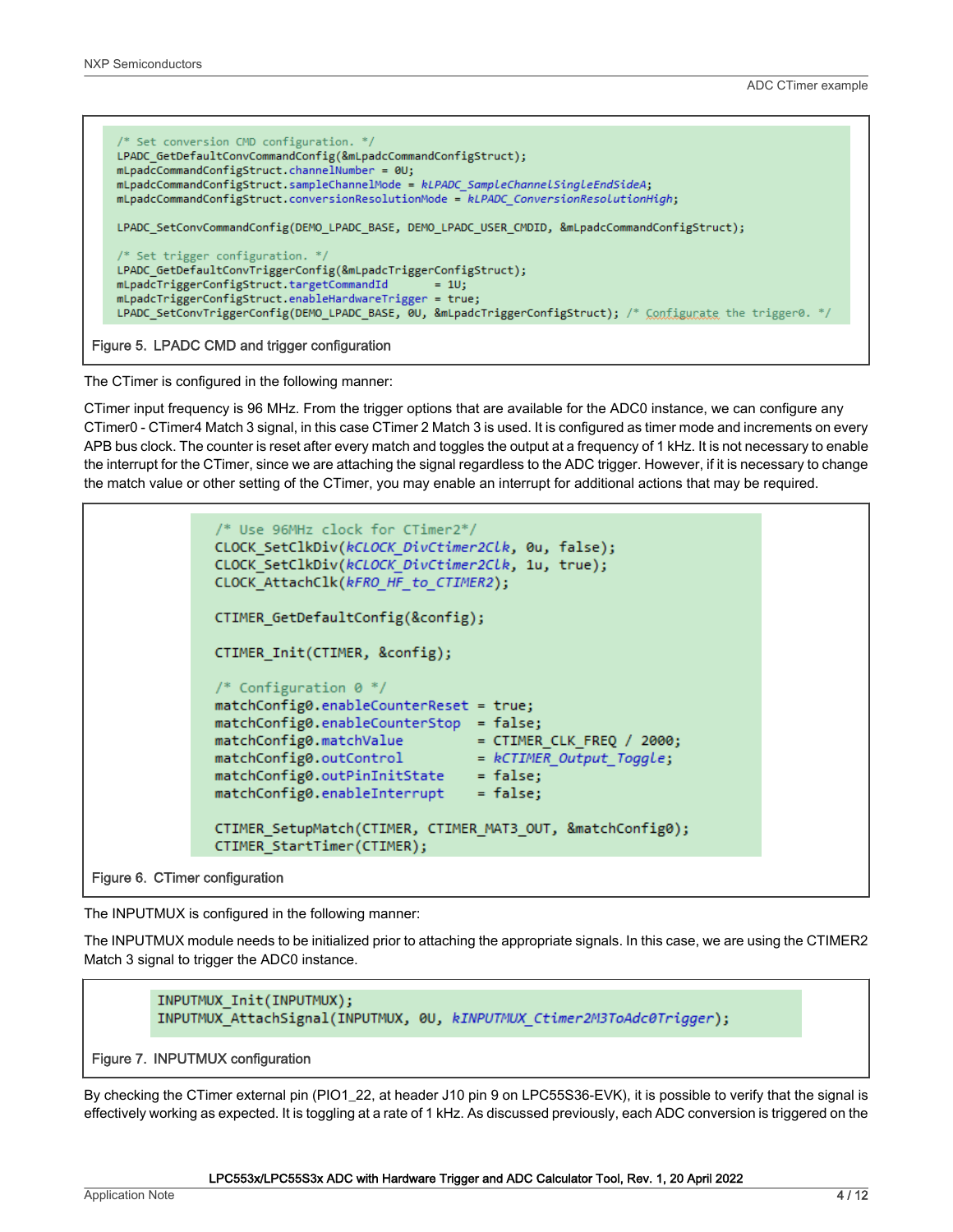<span id="page-4-0"></span>rising edge of the CTimer waveform that is seen below. The three blue arrows in the image below represent rising edges where the ADC0 is being triggered.



In the image below, an example is shown of the ADC result when measuring 3.3 V. We should expect the maximum value printed in our terminal window for the 16-bit resolution, in this case 65535. To change the converted value, change the voltage on pin PIO1\_9, on header J7 pin 1 on LPC55S36-EVK.

| ■ COM4 - Tera Term VT                                                                                                                                                                                |  |  |  |
|------------------------------------------------------------------------------------------------------------------------------------------------------------------------------------------------------|--|--|--|
| File Edit Setup Control Window Help                                                                                                                                                                  |  |  |  |
| ADC value: 65535<br>ADC value: 65535<br>ADC value: 65535<br>ADC value: 65535<br>ADC value: 65535<br>ADC value: 65535<br>ADC value: 65535<br>ADC value: 65535<br>ADC value: 65535<br>ADC value: 65535 |  |  |  |

## 5 ADC calculation tool

The objective of the tool attached to this application note is to define max sampling rates that can be achieved depending on the input signal impedance characteristics. In order to sample the input voltage accurately, the source resistance, and ADC sample time must be chosen appropriately. For a fixed source resistance  $(R_{AS})$ , the required sample time is given by: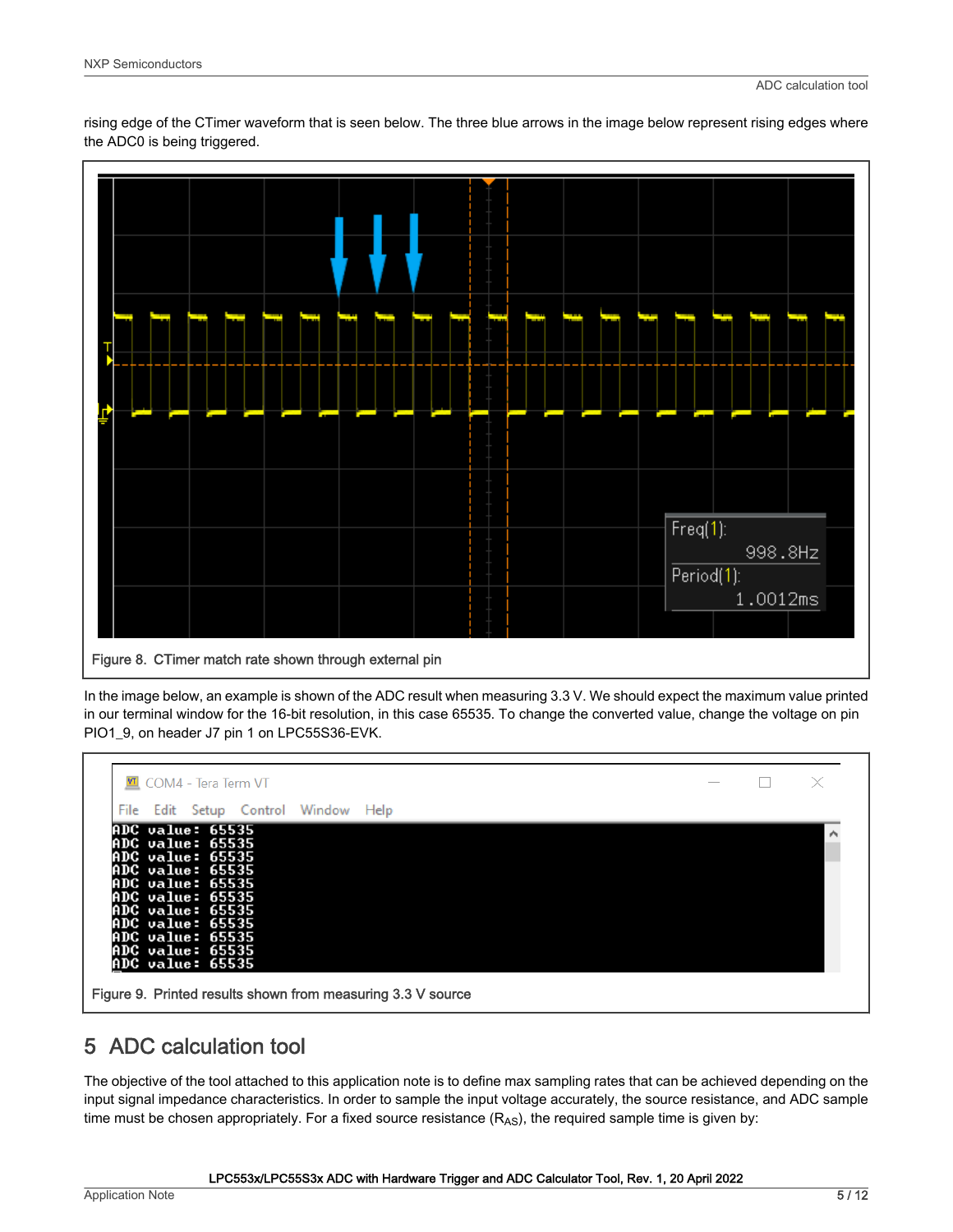$$
\min t_{SMP} = B \times [R_{AS} \times (C_{AS} + C_P + C_{ia}) + C_{ia} \times (R_{AS} + R_I)]
$$

$$
B = -\ln\left(\frac{LSB_{ERR}}{2^N}\right)
$$

N – ADC resolution, that is, 12 for 13-bit and 12-bit mode, 16 for 16-bit mode.

LSB<sub>ERR</sub> -- value of acceptable sampling error in LSBs, that is, sampling within 1/4 LSB accuracy.



Where B is the adjusted resolution based on the chosen sampling error. The user configured sample time is determined by the ADC input clock frequency ( $F_{ADCK}$ ) and the Sample Time Select (STS) bits in the ADC command register which choose the number of the sample cycles. When STS is programmed to a non-zero value, the sample time is  $(3 + 2^{STS})$  ADCK cycles. The shortest sample time maximizes conversion speed for lower impedance inputs. Extending sample time allows higher impedance inputs to be accurately sampled:

$$
user\ t_{SMP} = \frac{user\ STS}{f_{ADCK}}
$$

User  $_{\rm STS}$  is the number of ADC clock cycles during the sample time, and is programmable 3, 5, 7, 11, 19, 35, 67 or 131 ADCK cycles (user  $_{STS}$  ≥ min  $_{STS}$ ), it depends on the value chosen at register CMDHn[STS]. User t<sub>SMP</sub> must be configured to be greater than or equal to min t<sub>SMP</sub>. If we set user t<sub>SMP</sub> > min t<sub>SMP</sub> and solve for R<sub>AS</sub>, we can find the maximum source resistance that would allow us to sample at the desired accuracy:

$$
R_{AS} < \frac{\frac{\text{user STS}}{\text{f}_{ADCK} \times B} - (R_I \times C_{ia})}{C_{AS} + C_P + 2C_{ia}}
$$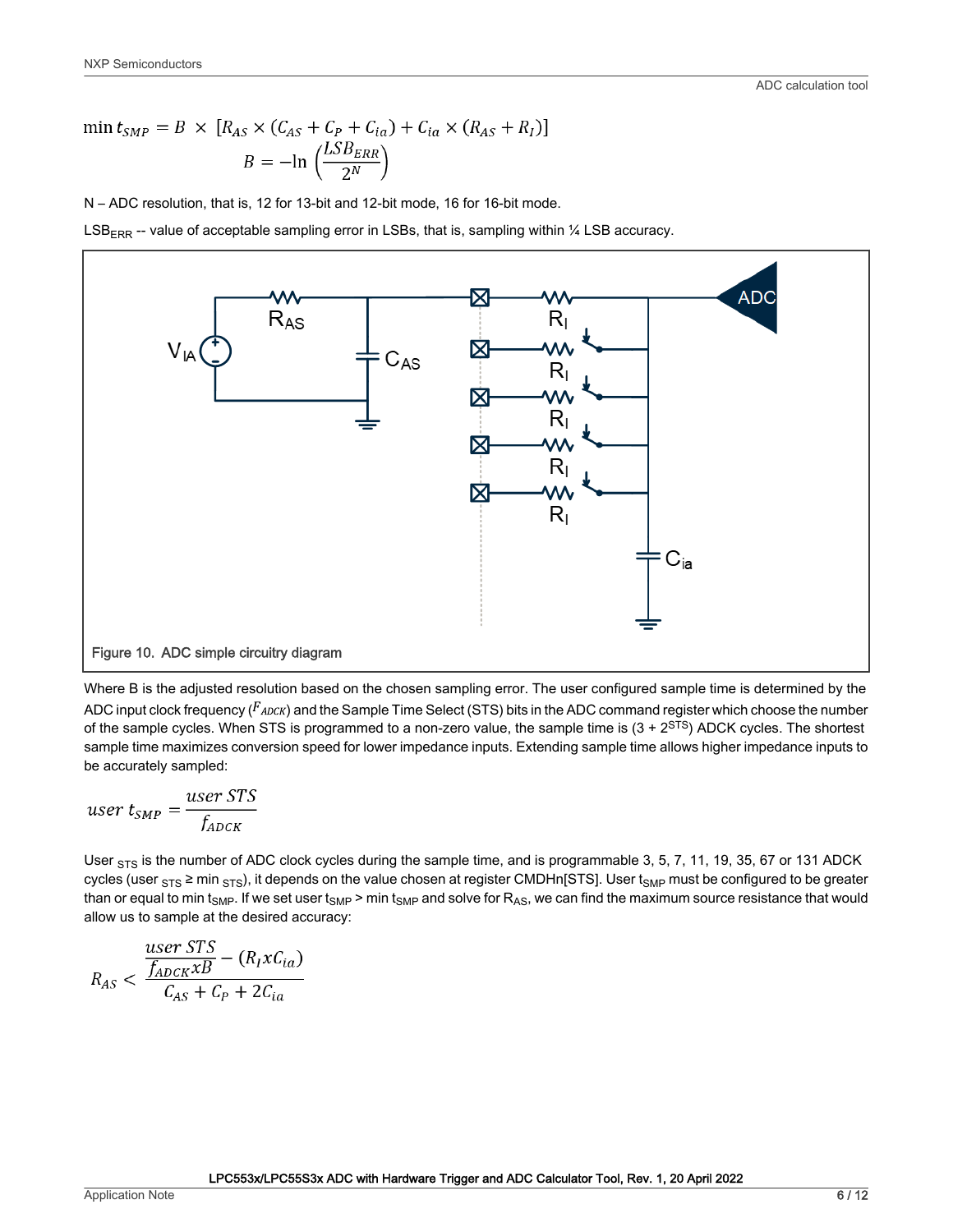#### Table 2. ADC sample time calculator

|                                                                                | <b>ADC</b> min Sample Time t <sub>SMP</sub><br>min sample time based on a fixed R <sub>AS</sub>                                    |                        | The first section of this tool, is as shown on the left. This table<br>specifies the required sample time for a fixed $R_{AS}$ .                                                                                                                                                                                      |
|--------------------------------------------------------------------------------|------------------------------------------------------------------------------------------------------------------------------------|------------------------|-----------------------------------------------------------------------------------------------------------------------------------------------------------------------------------------------------------------------------------------------------------------------------------------------------------------------|
| <b>Resolution</b><br>$C_{AS}$<br>$R_{AS}$<br>$LSB_{ERR}$<br>$C_{\rm P}$<br>Cia | Input enter yellow highlighted cells<br>16 bits<br>100E-12 F<br>$5.0E+3$ $\Omega$<br><b>1/8 LSB</b><br>3E-12 F<br>4E-12 F<br>13.17 |                        | The user can input the source resistance, source capacitance<br>(both external components), the resolution, and the value of<br>the acceptable sampling error in LSB (LSB $_{\rm{ERR}}$ ) of the ADC.<br>The following values provided in the LPC553x/LPC55S3x<br>Data Sheet.<br>$C_P$ – Parasitic Cap of pad/package |
| <b>High Speed</b>                                                              | $R_1(\Omega)$                                                                                                                      | min t <sub>SMP</sub>   | $C_{ia}$ – Input Capacitance<br>$R1$ – Input Resistance                                                                                                                                                                                                                                                               |
| $V_{REFP} = 1.8V$                                                              | $1.6E + 3$                                                                                                                         | 7.39E-6                |                                                                                                                                                                                                                                                                                                                       |
| $V_{REFP} = 3.0V$<br><b>Standard Muxed</b>                                     | $1.1E + 3$                                                                                                                         | $7.37E-6$              |                                                                                                                                                                                                                                                                                                                       |
| $V_{REFP} = 1.8V$<br>$V_{REFP} = 3.0V$                                         | $3.2E + 3$<br>$1.8E + 3$                                                                                                           | 7.48E-6<br>7.40E-6     |                                                                                                                                                                                                                                                                                                                       |
| <b>Standard Dedicated</b>                                                      |                                                                                                                                    |                        |                                                                                                                                                                                                                                                                                                                       |
| $V_{REFP} = 1.8V$                                                              | 300<br>300                                                                                                                         | $7.33E-6$<br>$7.33E-6$ |                                                                                                                                                                                                                                                                                                                       |
| $V_{REFP} = 3.0V$<br><b>Internal</b>                                           |                                                                                                                                    |                        |                                                                                                                                                                                                                                                                                                                       |
| $V_{REFP} = 1.8V$                                                              | $1.9E + 3$                                                                                                                         | $7.41E-6$              |                                                                                                                                                                                                                                                                                                                       |
| $V_{REFP} = 3.0V$                                                              | $1.1E + 3$                                                                                                                         | 7.37E-6                |                                                                                                                                                                                                                                                                                                                       |

#### Table 3. ADC sampling frequency and RAS calculator

|                                                                                           |               |           |                     | <b>ADC Conversion Time CT and R<sub>AS</sub> Calculator</b> |                                      |                                        |                                        | The next section of the tool, can provide           |
|-------------------------------------------------------------------------------------------|---------------|-----------|---------------------|-------------------------------------------------------------|--------------------------------------|----------------------------------------|----------------------------------------|-----------------------------------------------------|
| To calculate maximum R <sub>AS</sub> with given sample time and ADC input clock frequency |               |           |                     |                                                             |                                      | the maximum source resistance based on |                                        |                                                     |
| Input enter yellow highlighted cells                                                      |               |           |                     |                                                             |                                      |                                        | the sample time and ADC frequency that |                                                     |
| <b>Resolution</b>                                                                         |               | 12 bits   |                     | Sample Time Select                                          | 131                                  | <b>ADCK</b>                            |                                        | is used.                                            |
| $C_{AS}$                                                                                  | $1E-9F$       |           | Hardware Average    |                                                             |                                      |                                        |                                        |                                                     |
| <b>ADC Source CLK</b>                                                                     | 100E+6 Hz     |           | <b>Power Select</b> |                                                             | high power                           |                                        |                                        |                                                     |
| <b>ADCnCLKDIVIDIVI</b>                                                                    |               |           |                     |                                                             |                                      |                                        |                                        | As in the previous section, the user can            |
| $LSB_{\text{FRR}}$                                                                        |               | $1/2$ LSB |                     |                                                             |                                      |                                        |                                        | change the yellow cells according to the            |
| $C_{\mathsf{P}}$                                                                          | 3E-12 F       |           |                     |                                                             |                                      |                                        |                                        | parameters that they are working with.              |
| $C_{ia}$                                                                                  | 4E-12 F       |           |                     |                                                             |                                      |                                        |                                        | The following are some other parameters             |
| в                                                                                         | 9.01          |           |                     |                                                             |                                      |                                        |                                        |                                                     |
| $f_{ADC}$                                                                                 | 33E+6 MHz     |           |                     | $max f_{ADC}$ 60.0E+6                                       |                                      | <b>MHz</b>                             |                                        | that are given in the calculator tool.              |
|                                                                                           | $R_1(\Omega)$ |           |                     | min STS user STS user t <sub>SMP</sub>                      | $max$ <sub><math>R_{ac}</math></sub> | <b>CT</b>                              | <b>Msps</b>                            | $F_{ADC}$ - Input clock frequency                   |
| <b>High Speed</b>                                                                         |               |           |                     |                                                             |                                      |                                        |                                        | CYC <sub>SMP MIN</sub> - Min sample cycles required |
| $V_{\text{REEP}} = 1.8V$                                                                  | $1.6E + 3$    | 5         | 131                 | $3.9E-6$                                                    | $426.7E + 0$                         | $4.4E - 6$                             | 0.23                                   |                                                     |
| $V_{RFFP} = 3.0V$                                                                         | $1.1E + 3$    | 5         | 131                 | $3.9E-6$                                                    | $428.7E + 0$                         | $4.4E - 6$                             | 0.23                                   | for $T_{\text{SMP}}$ > $T_{\text{SMP}}$ REQ         |
| <b>Standard Muxed</b>                                                                     |               |           |                     |                                                             |                                      |                                        |                                        | $CYCSMP_USER - Sample cycles set the user$          |
| $V_{REFP} = 1.8V$                                                                         | $3.2E + 3$    | 5         | 131                 | $3.9E-6$                                                    | $420.4E + 0$                         | $4.4E - 6$                             | 0.23                                   | using CMDHn[STS]                                    |
| $V_{REFP} = 3.0V$                                                                         | $1.8E + 3$    | 5         | 131                 | $3.9E-6$                                                    | 425.9E+0                             | $4.4E - 6$                             | 0.23                                   |                                                     |
| <b>Standard</b>                                                                           |               |           |                     |                                                             |                                      |                                        |                                        | $T_{\text{SMP}}$ – Sample time set the user.        |
| $V_{RFFP} = 1.8V$                                                                         | 300           | 5         | 131                 | $3.9E-6$                                                    | 431.9E+0                             | $4.4E - 6$                             | 0.23                                   |                                                     |
| $V_{RFFP} = 3.0V$                                                                         | 300           | 5         | 131                 | $3.9E - 6$                                                  | 431.9E+0                             | $4.4E - 6$                             | 0.23                                   |                                                     |
| Internal                                                                                  |               |           |                     |                                                             |                                      |                                        |                                        |                                                     |
| $V_{RFFP} = 1.8V$                                                                         | $1.9E + 3$    | 5         | 131                 | $3.9E - 6$                                                  | 425.6E+0                             | $4.4E - 6$                             | 0.23                                   |                                                     |
| $V_{RFFP} = 3.0 V$                                                                        | $1.1E + 3$    | 5         | 131                 | $3.9E - 6$                                                  | 428.7E+0                             | $4.4E - 6$                             | 0.23                                   |                                                     |
|                                                                                           |               |           |                     |                                                             |                                      |                                        |                                        |                                                     |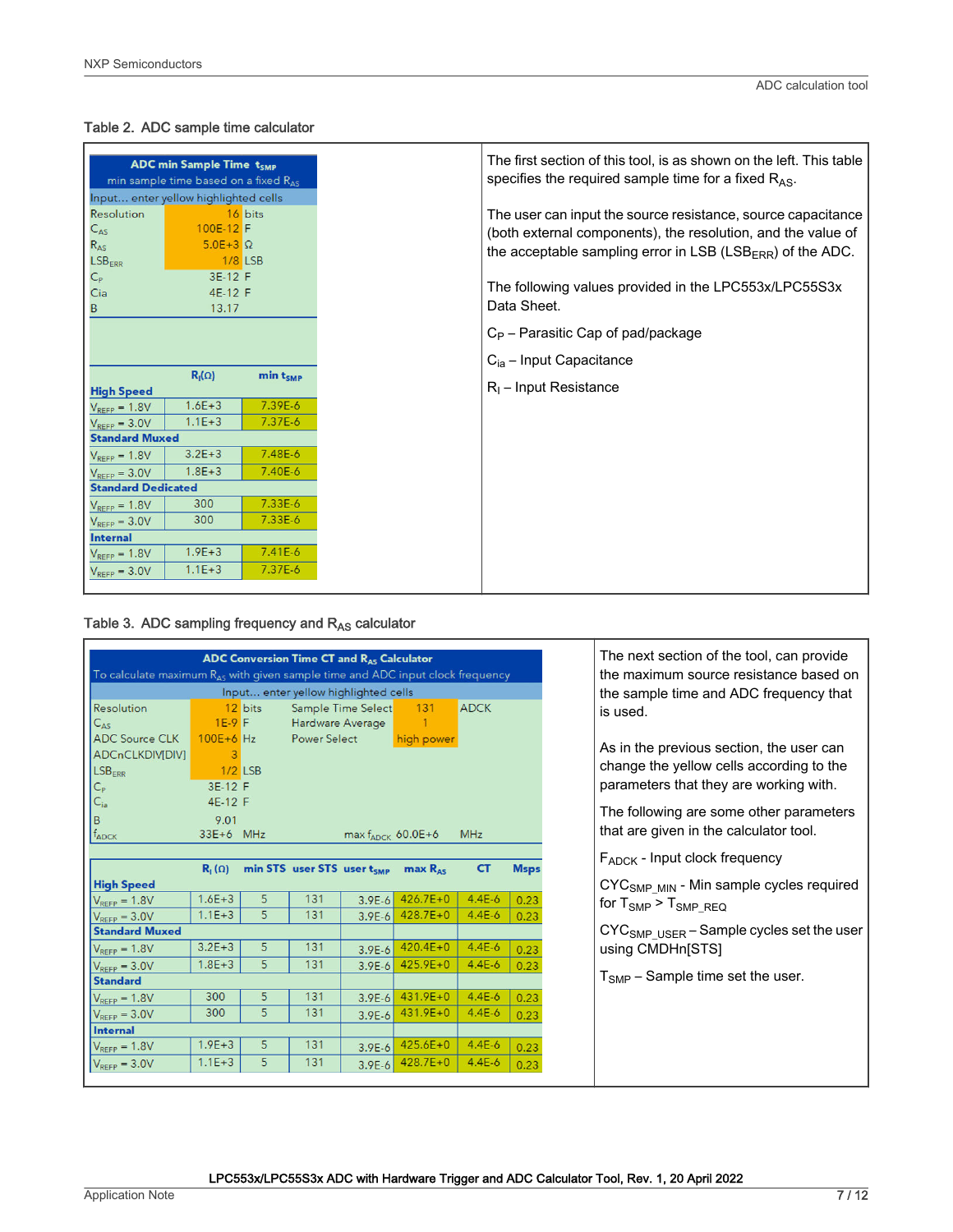## <span id="page-7-0"></span>6 ADC basic concepts

Resolution: The number of bits in the ADC digital output representing an analog input signal. For LPC553x/LPC55S3x, the resolution can be configured to 12, 13 and 16-bit resolution.

Reference Voltage: The ADC requires a reference voltage used to create a successive approximation comparison with the analog input to produce a digital output. The digital output is the ratio of the analog input with respect to this reference voltage.

 $V_{REF} = V_{REF} - V_{REF}$ 

Where:  $V_{RFFH}$  = High reference voltage  $V_{RFFI}$  = Low reference voltage

ADC output formula: The conversion equation of ADC is used to calculate the digital output corresponding to a particular analog input voltage. This equation assumes an ideal A/D conversion with no introduced errors.

ADC Digital Output =  $\frac{2^{N*}$ Analog Input Voltage

 $N = ADC$  Resolution. For the LPC553x this can be 12/13/16

Least Significant Bits (LSB): A least significant bit (LSB) is a unit of voltage equal to the smallest resolution of the ADC, that is, the smallest incremental voltage that causes a change in the digital output. The LSB is equal to the reference voltage divided by the maximum count of the ADC:

 $LSB = VREF/2<sup>N</sup>$ 

N = ADC resolution

 $V_{REF}$  = Analog reference voltage

ADC Actual Transfer Function: The ADC converts an input voltage to a corresponding digital code. The curve describing this behavior is the actual transfer function and includes all the errors inherent to the ADC module itself.

ADC Ideal Transfer Function: The ideal transfer function represents the behavior of the ADC assuming it is perfectly linear, or that a given change in input voltage creates the same change in conversion code regardless of the input's initial level.

### 7 Sources of error in ADC measurements

This section presents some typical factors that prevent the ADC from performing accurate A/D measurements.

Reference voltage noise: The ADC output is directly proportional to the analog input voltage and the reference voltage. An unstable reference voltage (for example, caused by noise in the supply rail) causes the changes in the converted digital outputs. For example, a reference voltage of 5 V and an input voltage of 1 V gives 819 for a 12-bit resolution using the ADC output formula. With a 50 mV increase in the absolute reference voltage (that is,  $V_{REF}$  = 5.05 V), the new converted value for the same 1 V input voltage is now 811. The resulting reference voltage noise error is 811-819 = - 8 LSB.

Analog input signal noise: Small but high-frequency variations in the analog input signal can potentially cause big conversion errors during ADC sampling time. Noise can be induced by electromagnetic emissions from surrounding electrical devices (EMI noise). Therefore, the conversion accuracy is negatively impacted. If the noise present in the input signal is higher than 1LSB, this effectively reduces the number of reliable bits in the conversion result, since the least significant bits are constantly changing due to the signal variations.

Analog-signal source resistance: The impedance of the analog signal source or series resistance (RIN) between the source and the input pin causes a voltage drop across it because of the current flowing into the pin.

Temperature influence: The temperature of the system can have a major influence on ADC accuracy, mainly causing offset error drift and gain error drift. The ADC reference voltage also changes with temperature change. These errors can be compensated with adjustments to the microcontroller firmware, such as monitoring the internal bandgap voltage to verify that the reference voltage has not changed or characterizing the system over the application's temperature range to account for the errors.

## 8 References

• LPC553x/LPC55S3x Reference Manual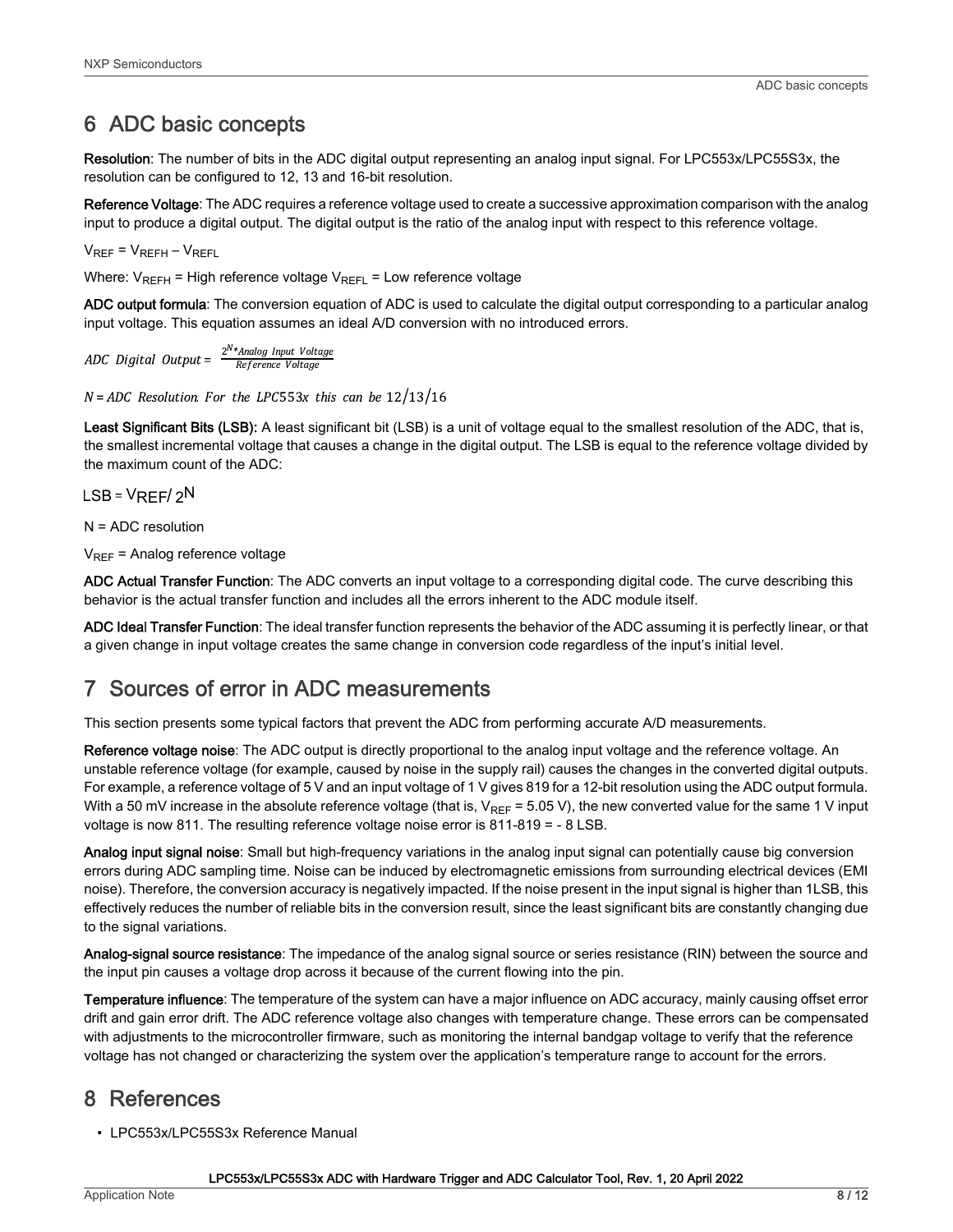- <span id="page-8-0"></span>• LPC553x/LPC55S3x Data Sheet
- LPC553x/LPC55S3x Errata
- Hardware Design Guidelines for LPC55(S)xx Microcontrollers (document [AN13033\)](https://www.nxp.com/docs/en/application-note/AN13033.pdf)

## 9 Revision history

Table 4 is the revision history table.

#### Table 4. Revision history

| <b>Revision number</b> | Date            | Substantive changes          |
|------------------------|-----------------|------------------------------|
|                        | 20 April 2022   | Updated ADC calculation tool |
|                        | 2 February 2022 | Initial release              |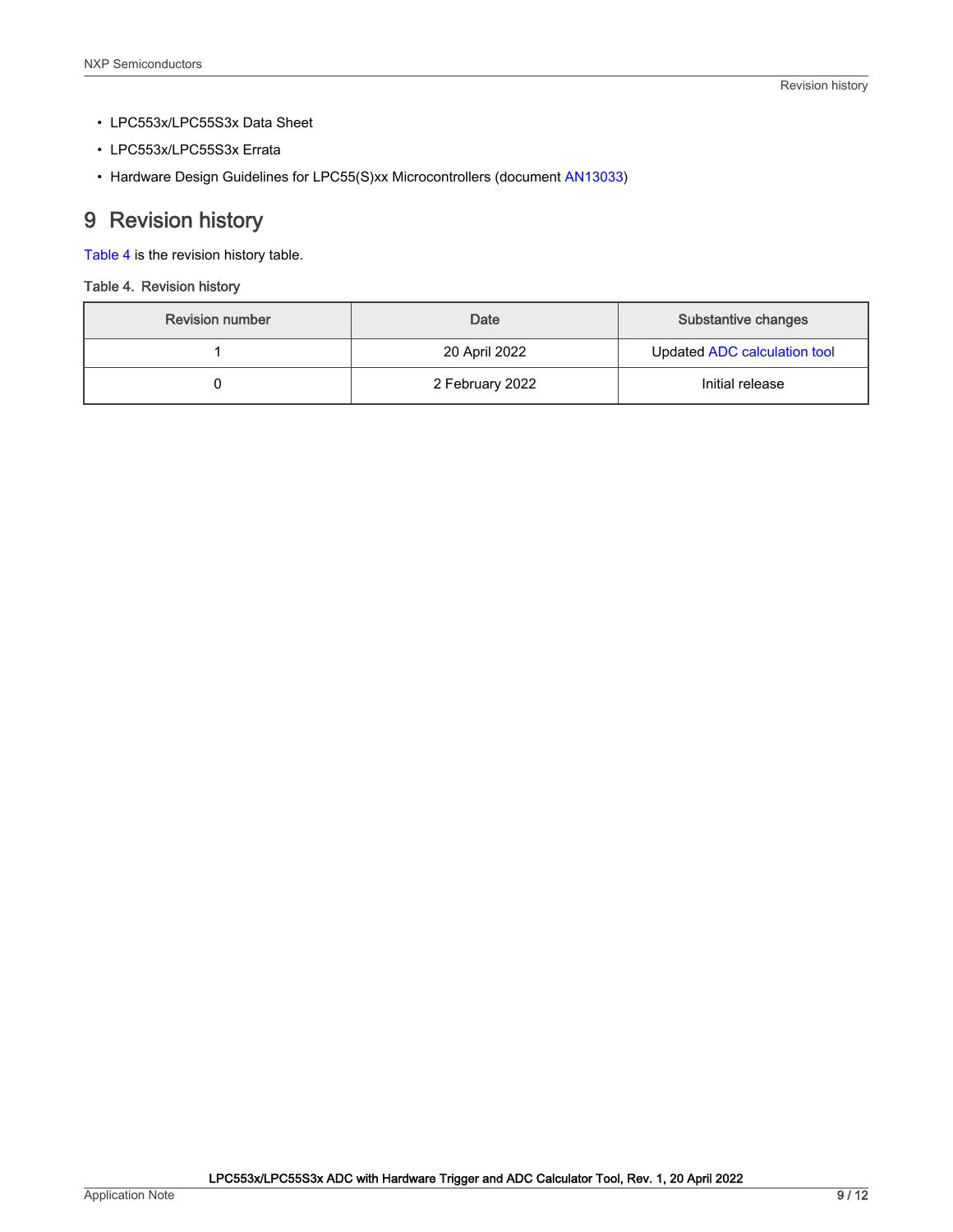## <span id="page-9-0"></span>Legal information

#### **Definitions**

Draft - A draft status on a document indicates that the content is still under internal review and subject to formal approval, which may result in modifications or additions. NXP Semiconductors does not give any representations or warranties as to the accuracy or completeness of information included in a draft version of a document and shall have no liability for the consequences of use of such information.

#### **Disclaimers**

Limited warranty and liability - Information in this document is believed to be accurate and reliable. However, NXP Semiconductors does not give any representations or warranties, expressed or implied, as to the accuracy or completeness of such information and shall have no liability for the consequences of use of such information. NXP Semiconductors takes no responsibility for the content in this document if provided by an information source outside of NXP Semiconductors.

In no event shall NXP Semiconductors be liable for any indirect, incidental, punitive, special or consequential damages (including - without limitation lost profits, lost savings, business interruption, costs related to the removal or replacement of any products or rework charges) whether or not such damages are based on tort (including negligence), warranty, breach of contract or any other legal theory.

Notwithstanding any damages that customer might incur for any reason whatsoever, NXP Semiconductors' aggregate and cumulative liability towards customer for the products described herein shall be limited in accordance with the Terms and conditions of commercial sale of NXP Semiconductors.

Right to make changes — NXP Semiconductors reserves the right to make changes to information published in this document, including without limitation specifications and product descriptions, at any time and without notice. This document supersedes and replaces all information supplied prior to the publication hereof.

Suitability for use - NXP Semiconductors products are not designed, authorized or warranted to be suitable for use in life support, life-critical or safety-critical systems or equipment, nor in applications where failure or malfunction of an NXP Semiconductors product can reasonably be expected to result in personal injury, death or severe property or environmental damage. NXP Semiconductors and its suppliers accept no liability for inclusion and/or use of NXP Semiconductors products in such equipment or applications and therefore such inclusion and/or use is at the customer's own risk.

Applications — Applications that are described herein for any of these products are for illustrative purposes only. NXP Semiconductors makes no representation or warranty that such applications will be suitable for the specified use without further testing or modification.

Customers are responsible for the design and operation of their applications and products using NXP Semiconductors products, and NXP Semiconductors accepts no liability for any assistance with applications or customer product design. It is customer's sole responsibility to determine whether the NXP Semiconductors product is suitable and fit for the customer's applications and products planned, as well as for the planned application and use of customer's third party customer(s). Customers should provide appropriate design and operating safeguards to minimize the risks associated with their applications and products.

NXP Semiconductors does not accept any liability related to any default, damage, costs or problem which is based on any weakness or default in the customer's applications or products, or the application or use by customer's third party customer(s). Customer is responsible for doing all necessary testing for the customer's applications and products using NXP Semiconductors products in order to avoid a default of the applications and the products or of the application or use by customer's third party customer(s). NXP does not accept any liability in this respect.

Terms and conditions of commercial sale — NXP Semiconductors products are sold subject to the general terms and conditions of commercial sale, as published at http://www.nxp.com/profile/terms, unless otherwise agreed in a valid written individual agreement. In case an individual agreement is concluded only the terms and conditions of the respective agreement shall apply. NXP Semiconductors hereby expressly objects to applying the customer's general terms and conditions with regard to the purchase of NXP Semiconductors products by customer.

Export control - This document as well as the item(s) described herein may be subject to export control regulations. Export might require a prior authorization from competent authorities.

Suitability for use in non-automotive qualified products - Unless this data sheet expressly states that this specific NXP Semiconductors product is automotive qualified, the product is not suitable for automotive use. It is neither qualified nor tested in accordance with automotive testing or application requirements. NXP Semiconductors accepts no liability for inclusion and/or use of non-automotive qualified products in automotive equipment or applications.

In the event that customer uses the product for design-in and use in automotive applications to automotive specifications and standards, customer (a) shall use the product without NXP Semiconductors' warranty of the product for such automotive applications, use and specifications, and (b) whenever customer uses the product for automotive applications beyond NXP Semiconductors' specifications such use shall be solely at customer's own risk, and (c) customer fully indemnifies NXP Semiconductors for any liability, damages or failed product claims resulting from customer design and use of the product for automotive applications beyond NXP Semiconductors' standard warranty and NXP Semiconductors' product specifications.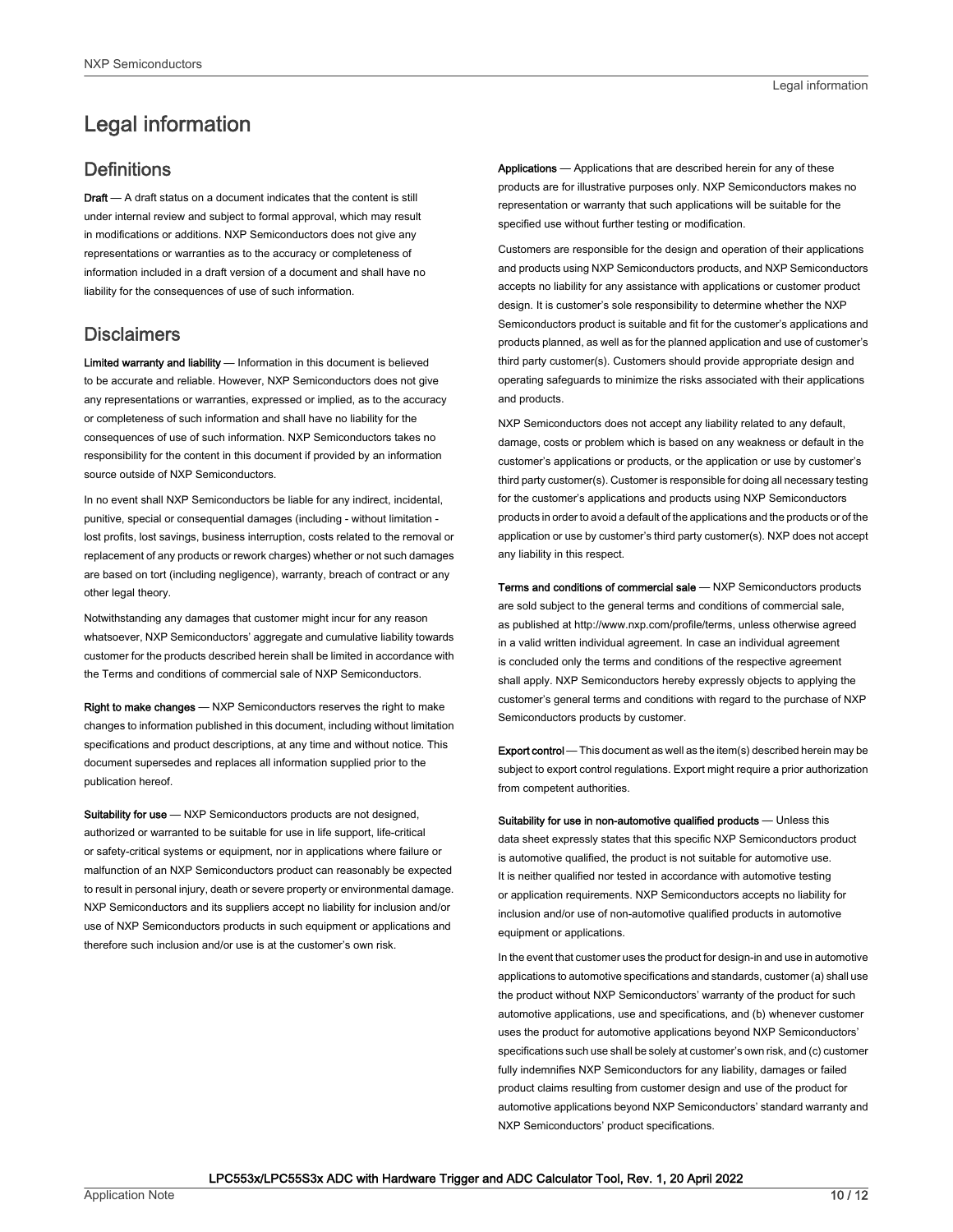Translations — A non-English (translated) version of a document, including the legal information in that document, is for reference only. The English version shall prevail in case of any discrepancy between the translated and English versions.

Security - Customer understands that all NXP products may be subject to unidentified vulnerabilities or may support established security standards or specifications with known limitations. Customer is responsible for the design and operation of its applications and products throughout their lifecycles to reduce the effect of these vulnerabilities on customer's applications and products. Customer's responsibility also extends to other open and/or proprietary technologies supported by NXP products for use in customer's applications. NXP accepts no liability for any vulnerability. Customer should regularly check security updates from NXP and follow up appropriately.

Customer shall select products with security features that best meet rules, regulations, and standards of the intended application and make the ultimate design decisions regarding its products and is solely responsible for compliance with all legal, regulatory, and security related requirements concerning its products, regardless of any information or support that may be provided by NXP.

NXP has a Product Security Incident Response Team (PSIRT) (reachable at [PSIRT@nxp.com\)](mailto:PSIRT@nxp.com) that manages the investigation, reporting, and solution release to security vulnerabilities of NXP products.

#### **Trademarks**

Notice: All referenced brands, product names, service names, and trademarks are the property of their respective owners.

NXP — wordmark and logo are trademarks of NXP B.V.

AMBA, Arm, Arm7, Arm7TDMI, Arm9, Arm11, Artisan, big.LITTLE, Cordio, CoreLink, CoreSight, Cortex, DesignStart, DynamIQ, Jazelle, Keil, Mali, Mbed, Mbed Enabled, NEON, POP, RealView, SecurCore, Socrates, Thumb, TrustZone, ULINK, ULINK2, ULINK-ME, ULINK-PLUS, ULINKpro, μVision, Versatile — are trademarks or registered trademarks of Arm Limited (or its subsidiaries) in the US and/or elsewhere. The related technology may be protected by any or all of patents, copyrights, designs and trade secrets. All rights reserved.

Airfast — is a trademark of NXP B.V.

**Bluetooth** — the Bluetooth wordmark and logos are registered trademarks owned by Bluetooth SIG, Inc. and any use of such marks by NXP Semiconductors is under license.

Cadence — the Cadence logo, and the other Cadence marks found at [www.cadence.com/go/trademarks](http://www.cadence.com/go/trademarks) are trademarks or registered trademarks of Cadence Design Systems, Inc. All rights reserved worldwide.

CodeWarrior — is a trademark of NXP B.V.

- ColdFire is a trademark of NXP B.V.
- ColdFire+ is a trademark of NXP B.V.
- EdgeLock is a trademark of NXP B.V.
- EdgeScale is a trademark of NXP B.V.
- EdgeVerse is a trademark of NXP B.V.

elQ - is a trademark of NXP B.V.

FeliCa - is a trademark of Sony Corporation.

**Freescale** — is a trademark of NXP B.V.

HITAG — is a trademark of NXP B.V.

ICODE and I-CODE — are trademarks of NXP B.V.

Immersiv3D — is a trademark of NXP B.V.

**I2C-bus** — logo is a trademark of NXP B.V.

Kinetis - is a trademark of NXP B.V.

Layerscape - is a trademark of NXP B.V.

Mantis - is a trademark of NXP B.V.

MIFARE — is a trademark of NXP B.V.

MOBILEGT — is a trademark of NXP B.V.

NTAG — is a trademark of NXP B.V.

Processor Expert - is a trademark of NXP B.V.

QorIQ - is a trademark of NXP B.V.

SafeAssure — is a trademark of NXP B.V.

SafeAssure - logo is a trademark of NXP B.V.

StarCore - is a trademark of NXP B.V.

Synopsys - Portions Copyright <sup>©</sup> 2021 Synopsys, Inc. Used with permission. All rights reserved.

Tower — is a trademark of NXP B.V.

UCODE — is a trademark of NXP B.V.

VortiQa — is a trademark of NXP B.V.